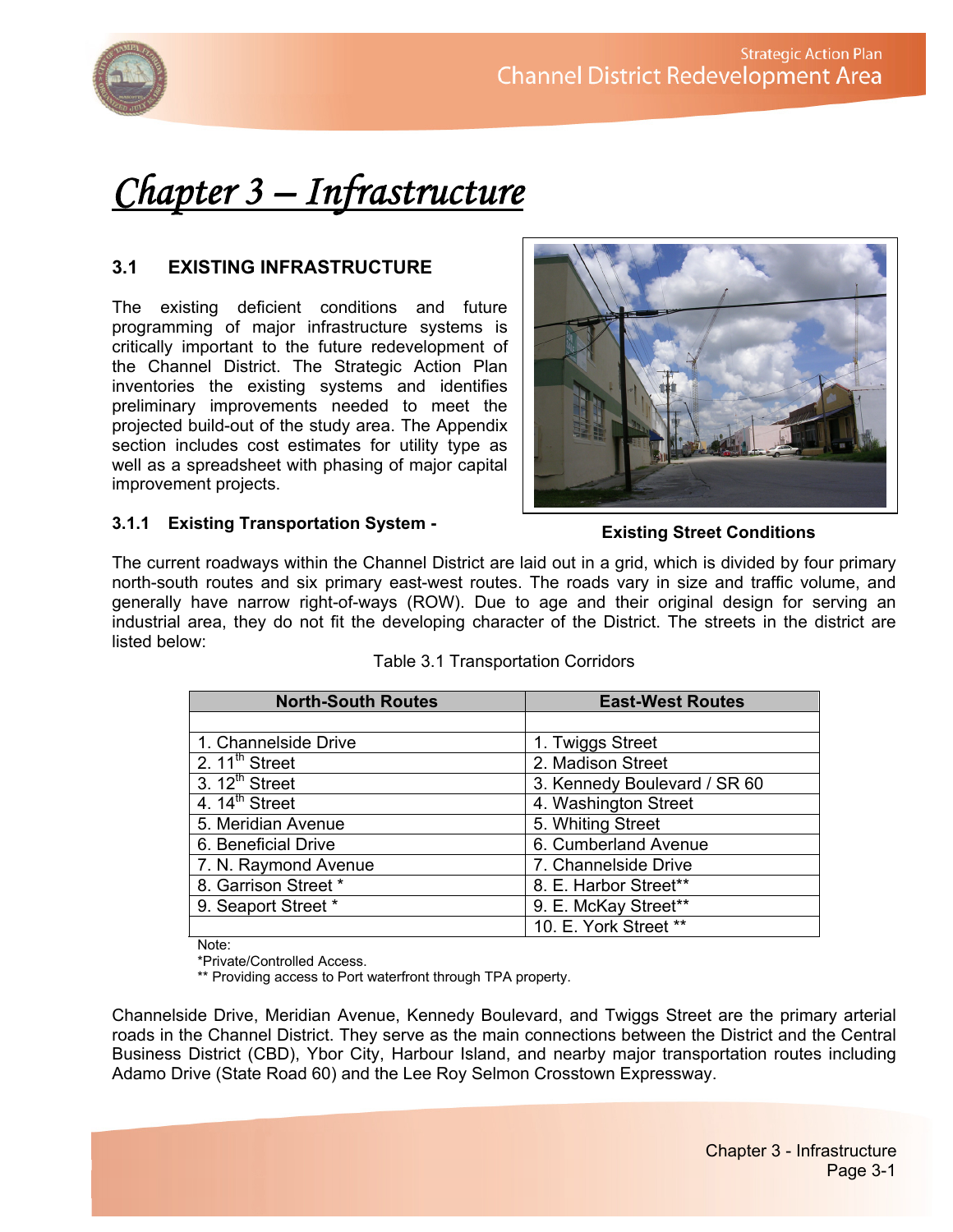

Within the District, vehicular traffic is brought to these roadways primarily via 11<sup>th</sup> Street and 12<sup>th</sup> Street (north/south) and Whiting Street, Washington Street, Madison Street, and Cumberland Avenue (east/west).

Table 3.2 lists the current ROW widths and lane configurations for the primary roadways within the Channel District. The City of Tampa Public Works Department Transportation Division maintains Level of Service (LOS) information on several roadway segments within the Channel District. This information is summarized in Table 3.3.

| <b>Street Name</b>       | <b>Right-of-Way</b><br>Width* | <b>Existing Lane</b><br>Configuration |
|--------------------------|-------------------------------|---------------------------------------|
| <b>Channelside Drive</b> | 100'                          | 4 lanes                               |
| $12th$ Street            | 60'                           | 2 lanes<br>w/ on-street parking       |
| 11 <sup>th</sup> Street  | 60'                           | 2 lanes<br>w/ on-street parking       |
| <b>Meridian Avenue</b>   | 140'                          | 6 lanes                               |
| <b>Twiggs Street</b>     | 80'                           | 4 lanes                               |
| <b>Madison Street</b>    | 60'                           | 2 lanes                               |
| <b>Kennedy Boulevard</b> | 80'                           | 4 lanes<br>w/ turn lane               |
| <b>Washington Street</b> | 60'                           | 2 lanes                               |
| <b>Whiting Street</b>    | 60'                           | 2 lanes                               |
| <b>Cumberland Avenue</b> | 60'                           | 2 lanes                               |

Table 3.2 Channel District Existing Roads and Lane Configuration

\*Right-of-way width varies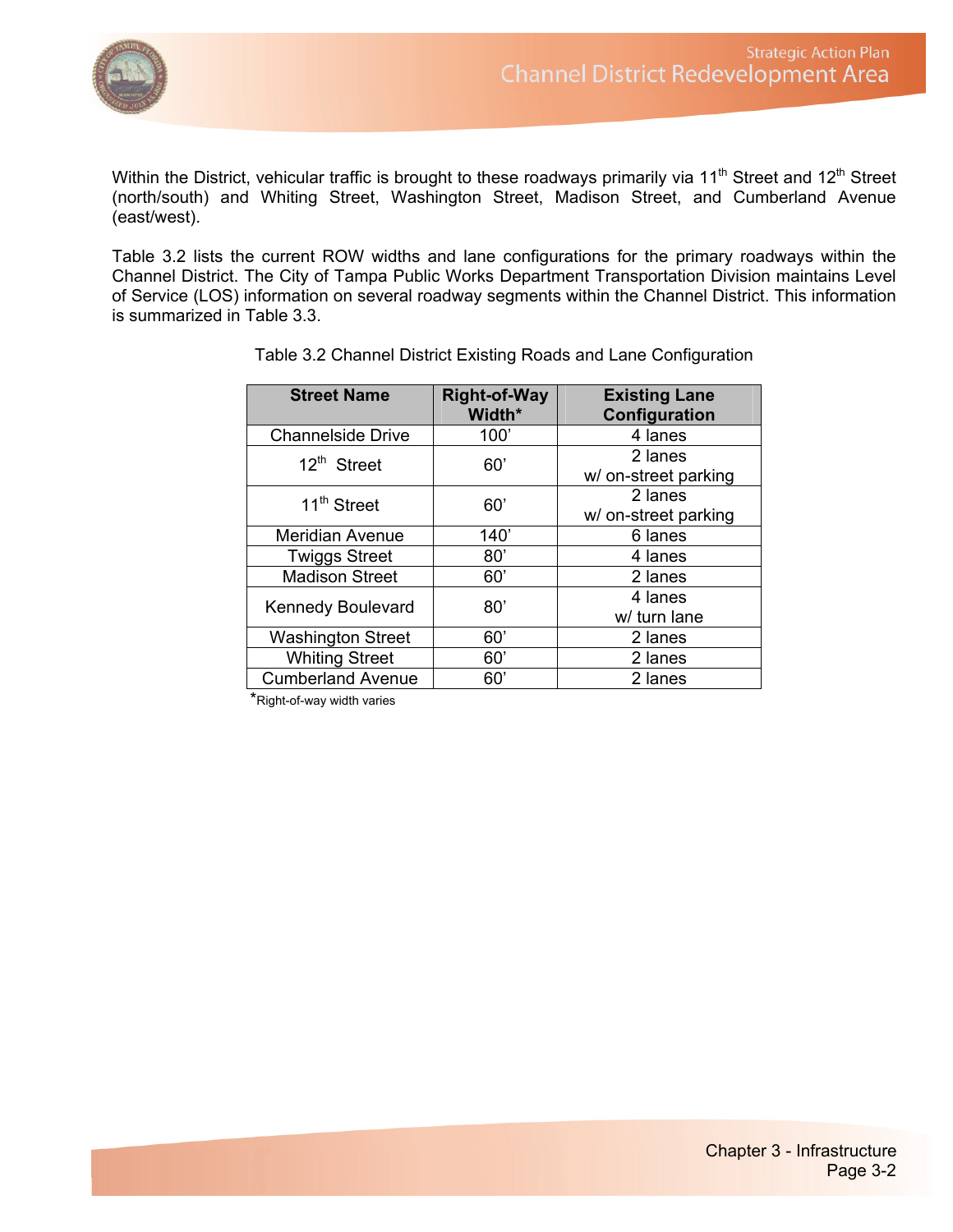

| Roadway                          | Impact                   | <b>Functional</b> | <b>Maintenance</b>    | Road | <b>Distance</b> | Date of  | <b>Existing</b> | <b>Existing</b> | <b>Existing</b> | <b>Existi</b> |
|----------------------------------|--------------------------|-------------------|-----------------------|------|-----------------|----------|-----------------|-----------------|-----------------|---------------|
| From - To                        | Fee                      | <b>Class</b>      | <b>Responsibility</b> | Type | (MI)            | Count    | <b>Daily</b>    | <b>LOSD</b>     | <b>LOS</b>      | ng PM         |
|                                  | <b>District</b>          |                   |                       |      |                 |          | <b>Volume</b>   | Capacity        |                 | Peak          |
|                                  |                          |                   |                       |      |                 |          |                 |                 |                 | <b>Volum</b>  |
|                                  |                          |                   |                       |      |                 |          |                 |                 |                 | e             |
| <b>Channelside Drive (North)</b> |                          |                   |                       |      |                 |          |                 |                 |                 |               |
| Channelside                      | <b>CBD</b>               | P                 | <b>State</b>          | 4LD  | 0.40            | 06/26/05 | 22,049          | 29,400          | C               | 2,363         |
| Drive (East) -                   |                          |                   |                       |      |                 |          |                 |                 |                 |               |
| Kennedy Blvd.                    |                          |                   |                       |      |                 |          |                 |                 |                 |               |
| Kennedy Blvd. -                  | CBD                      | P                 | State                 | 5LU  | 0.11            | 06/26/05 | 20,279          | 29,400          | C               | 1,859         |
| Twiggs St.                       |                          |                   |                       |      |                 |          |                 |                 |                 |               |
| Twiggs St. –                     | <b>CBD</b>               | P                 | State                 | 5LU  | 0.17            | 06/26/05 | 34,664          | 29,400          | E               | 3,777         |
| Adamo Dr.                        |                          |                   |                       |      |                 |          |                 |                 |                 |               |
|                                  | <b>Kennedy Boulevard</b> |                   |                       |      |                 |          |                 |                 |                 |               |
| Nebraska Ave. -                  | <b>CBD</b>               | M                 | <b>State</b>          | 4LU  | 0.26            | 08/08/04 | 15,373          | 40,800          | A               | 661           |
| Channelside Dr.                  |                          |                   |                       |      |                 |          |                 |                 |                 |               |
| (North)                          |                          |                   |                       |      |                 |          |                 |                 |                 |               |
| <b>Twiggs Street</b>             |                          |                   |                       |      |                 |          |                 |                 |                 |               |
| Nebraska Ave. -                  | <b>CBD</b>               | C                 | City                  | 4LU  | 0.29            | 07/31/05 | 19,695          | 22,800          | D               | 1,884         |
| Channelside Dr.                  |                          |                   |                       |      |                 |          |                 |                 |                 |               |
| (North)                          |                          |                   |                       |      |                 |          |                 |                 |                 |               |
| <b>Cumberland Avenue</b>         |                          |                   |                       |      |                 |          |                 |                 |                 |               |
| Meridian Ave. -                  | <b>CBD</b>               | C                 | City                  | 2LU  | 0.17            | 07/31/05 | 3,949           | 13,000          | A               | 366           |
| Channelside Dr.                  |                          |                   |                       |      |                 |          |                 |                 |                 |               |
| (North)                          |                          |                   |                       |      |                 |          |                 |                 |                 |               |

Table 3.3 Current Roadway Level of Service (LOS)

Source: City of Tampa Transportation Division Inventory of Roadway Conditions (Existing and Future) Updated: 02/07/2006

#### **3.1.2 Existing Potable Water System -**

The existing potable water system in the Channel District is supplied through a 30-inch water main that enters the district from the north, and runs south along Meridian Avenue. This main is also connected to the Central Business District (CBD) and Harbour Island. Other water mains are located throughout the District to serve the existing individual developments. Refer to City of Tampa Water Main Atlas.

Visible parts of these facilities including valves and fire hydrants were located utilizing a hand held GPS unit. The points were then plotted on a map of the district, which are shown in Figure 3.1. The points shown in this figure represent an approximate location of these facilities.

#### **3.1.3 Existing Wastewater System -**

Wastewater from the developments within the Channel District is primarily collected and conveyed by gravity. The District has two separate sanitary sewer systems, one covering the north and another covering the south. The northern system covers the area from Washington Street north. It collects and conveys to a lift station on the east side of 12<sup>th</sup> Street, north of Twiggs Street. The 14-inch force main from this lift station discharges into a gravity manhole at the intersection of Channelside Drive and Adamo Drive. The outfall pipe from this manhole, to the east, is an 18-inch Vitrified Clay (VC) gravity line. The southern system covers the area from Washington Street south and collects and conveys to a manhole at the intersection of Channelside Drive and Meridian Avenue. The outfall pipe from this manhole to the west is a 24-inch PVC gravity pipe. Refer to City of Tampa Sanitary Sewer Atlas.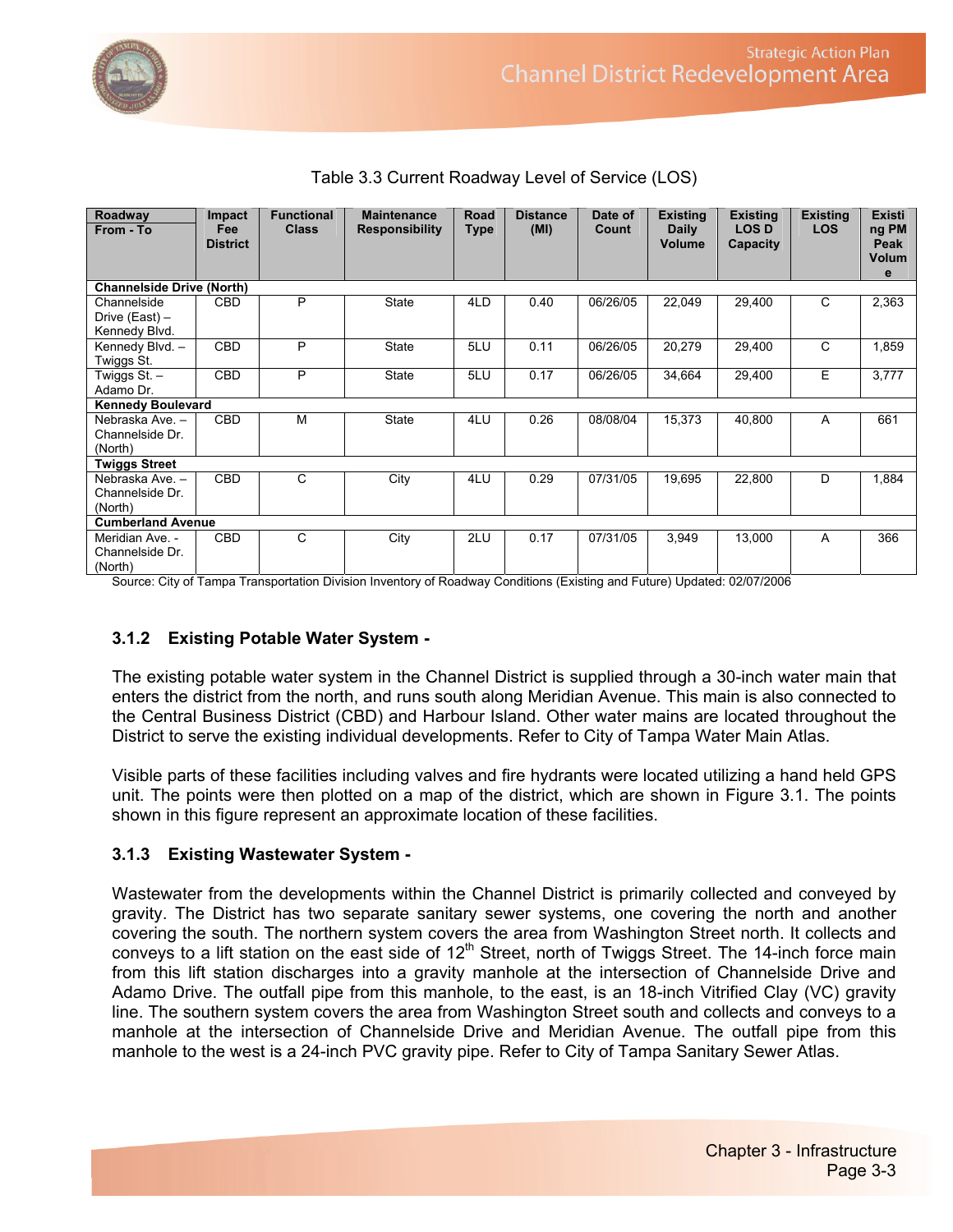

Visible parts of these facilities, including manholes were located utilizing a hand held GPS unit. The points were then plotted on a map of the district, which are shown in Figure 3.2. The points shown in this figure represent an approximate location of these facilities.

#### **3.1.4 Existing Stormwater System -**

The existing stormwater runoff within the Channel District generally is collected and conveyed by a series of inlets and pipes. These systems collect and convey stormwater basins that are both within and outside of the district. Refer to City of Tampa Stormwater Atlas.

A small portion of the District receives water quality treatment. These areas are primarily the developments that have been constructed since the early 1990's. Newly constructed roadways within the district, including Meridian Avenue by the Tampa-Hillsborough Expressway Authority, and East-West portion of the Channelside Drive by the Tampa Port Authority also receive treatment. The balance of the area and roads in the District do not have any treatment system.

Visible parts of these facilities, manholes, grate inlets and curb inlets, were located utilizing a hand held GPS unit for reference, Figure 3.3. The points shown in this figure represent an approximate location of these facilities.

# **3.2 PROPOSED INFRASTRUCTURE IMPROVEMENTS**

#### **3.2.1 Transportation System -**

The development projections created for this report estimate the Channel District population to total over 12,000 residents and workers by 2025. This influx of people and automobiles will make roadway improvements crucial to maintaining a viable neighborhood with adequate transportation links to the Central Business District and points beyond. The community will also require a safe pedestrian experience within the District. Transportation improvements will need to be made to address pedestrian circulation and safety.

The Strategic Action Plan envisions three types of transportation improvements to be undertaken. These improvements are primarily for enhancement of the roads to fit the developing/envisioned character of the district and do not represent capacity improvements. Once the improvements are completed, the north-south streets will have reduced capacity as a result of the increased traffic calming (on street parking, etc.) and enhanced pedestrian circulation. These improvements will include the complete reconstruction and enhancement of existing roadways, and improved and/or new signalization. Four traffic signals are proposed for improved pedestrian facilities. Figure 3.4 illustrates the proposed transportation improvements within the Channel District. These proposed improvements were reviewed with City Transportation Department staff. The following paragraphs describe the detail of these improvements.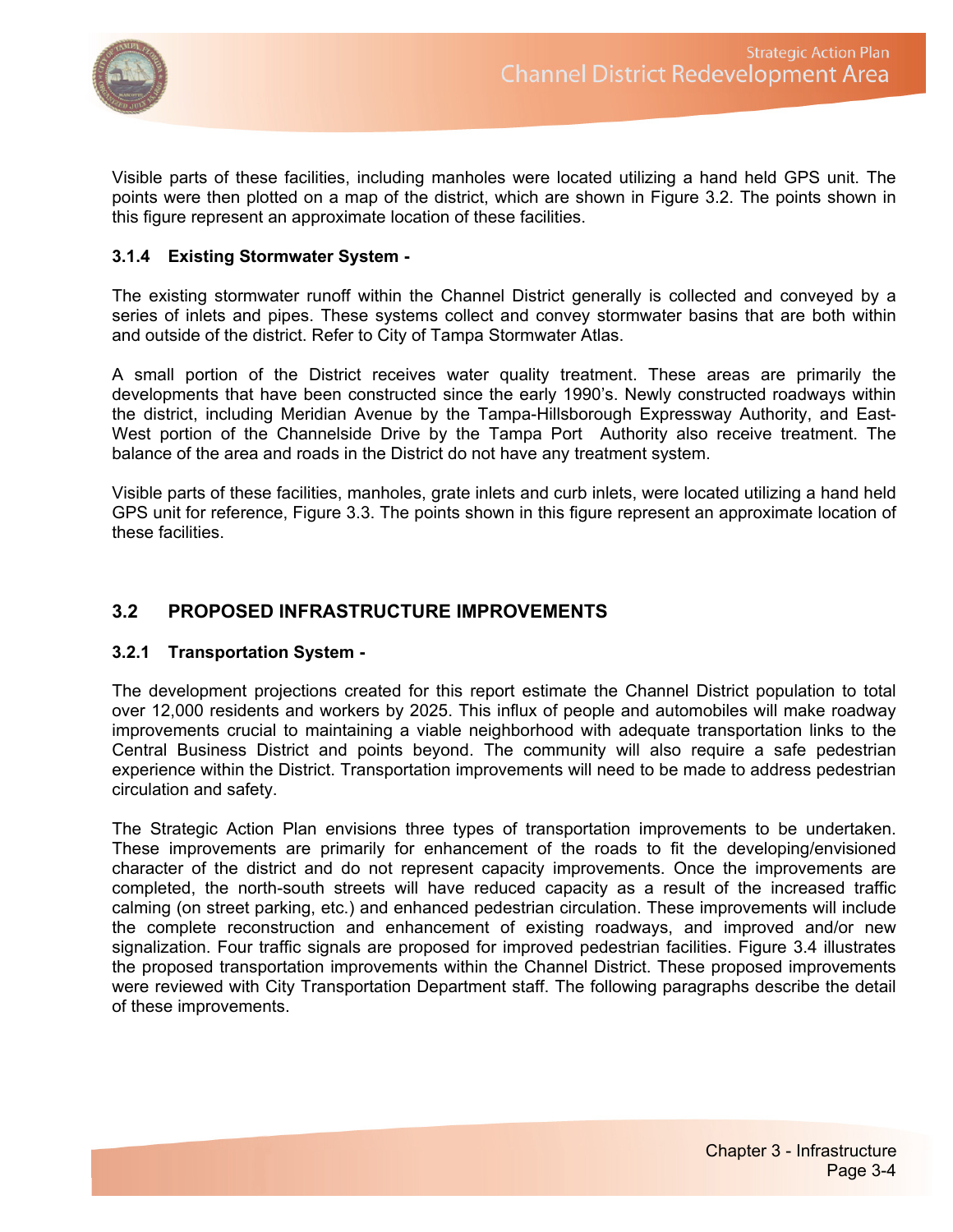

a. Complete Reconstruction -

The roads that will be requiring complete ROW reconstruction will be designed with improved pavement section, drainage, upsized/new utilities, and pedestrian facilities, as well as, public realm improvements. The improvements will vary depending on the individual road:

- Two-lane sections with on-street parking:
	- 11<sup>th</sup> Street 12<sup>th</sup> Street E. Madison Street

These streets are anticipated to be the primary internal north-south pedestrian circulation with vehicle access for developments while providing on-street parking for the commercial developments. See Figure 3.5 for typical section.

• Two-lane section with left turn lane and one side on-street parking: Washington Street Whiting Street Cumberland Avenue

These streets are anticipated to provide connection to the primary collector roads, Channelside Drive and Meridian Avenue, with added left turn lanes at all intersections for better traffic circulation. See Figure 3.5 for typical section.

- Two-lane and Four-lane sections:
	- E. York Street E. McKay Street E. Harbor Street 14th Street

These roads are within the Tampa Port Authority (TPA) controlled property. At this time, TPA has not established a master plan for these properties. It is anticipated that these roads will be adjusted and/or realigned. For the purpose of cost estimating, re-construction of these roads within the existing ROW is evaluated.

b. Enhancement of Existing Roadways -

The major roadways within the district include Channelside Drive, Twiggs Street, and Kennedy Boulevard. They are all currently four-lane facilities, with limited ROW to expand. It is expected that they will maintain the same functional configuration, but it is anticipated they will undergo significant changes to fit the developing/envisioned character of the District. These improvements will allow for better pedestrian access and the installation/adjustment of utilities. Installation of new and/or improved utilities will require reconstruction of the pavement structural section within the limits of the impacted areas. In addition to public realm improvements, these impacts will require at a minimum total milling and overlay of the existing pavements. The public realm improvements will generally include:

• Addition of textured pavement at intersections and crosswalks.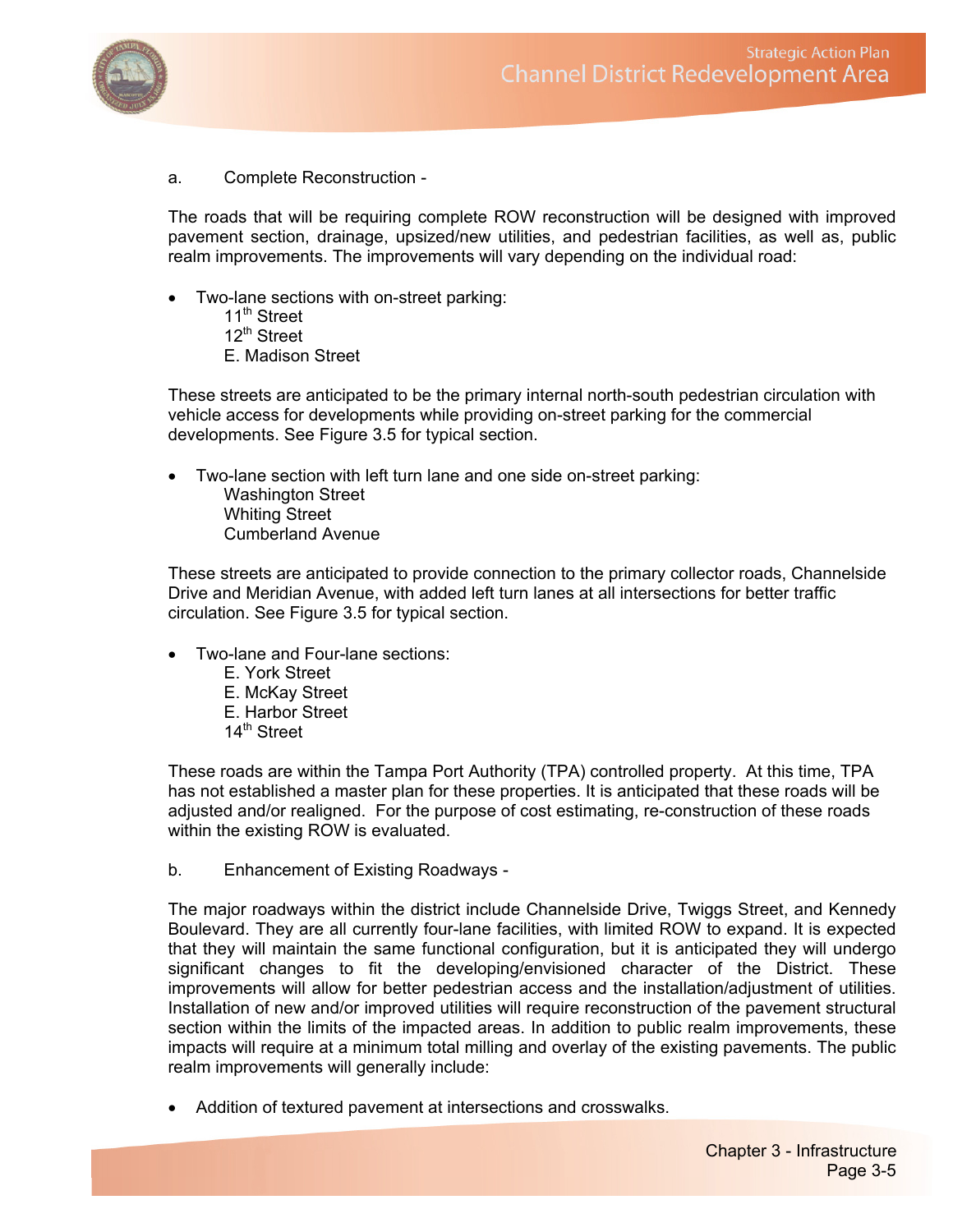

- Enhanced pedestrian / bicycle ways.
- Enhanced street and pedestrian lighting.
- Enhanced landscaping and streetscaping.
- Addition of street furnishings.
- Addition of on-street parking and urban trail on Twiggs Street.

Provision of any special improvements on state maintained roadways would require coordination and design approval with the Florida Department of Transportation, District 7 Office.

c. Proposed Signalization -

Additional signalization will be added throughout the Channel District to improve traffic flow and increase the number of safe pedestrian crossings. The Tampa-Hillsborough Expressway Authority has proposed a future signal at the intersection of Whiting Street and Meridian Avenue in anticipation of connecting Whiting Street to the CBD. This improvement will most likely occur once the existing industrial development or potential future developments no longer require rail access. Table 3.4 lists the proposed locations for new traffic signals as part of District's SAP.

| <b>Intersection</b>                           | <b>Primary Need</b>                  |  |
|-----------------------------------------------|--------------------------------------|--|
| 12 <sup>th</sup> Street and Twiggs Street     | North-South Pedestrian Access        |  |
| 11 <sup>th</sup> Street and Kennedy Boulevard | <b>North-South Pedestrian Access</b> |  |
| 11 <sup>th</sup> Street and Whiting Street    | Improved Pedestrian and              |  |
|                                               | <b>Vehicular Access</b>              |  |
| Whiting Street and Channelside Drive          | Improved Pedestrian and              |  |
|                                               | <b>Vehicular Access</b>              |  |

Table 3.4 Proposed Intersections for Signalization

Other proposed improvements are focused on making the Channel District a more pedestrian oriented and walkable neighborhood. Improved pedestrian crossings are proposed at the traffic circle and all non-signalized intersections. These improvements will vary from warning signals activated by pushbutton or motion detection system to high intensity crossing markings, including textured, as well as, raised (tabled) cross walks. In addition, traffic calming design elements will be utilized to minimize the crossing lengths, see Figure 3.4 for locations.

#### **3.2.2 Potable Water System -**

The increase in demand expected, as a result of the growth in population and the number of dwelling units within the District; will necessitate both the upgrading of existing facilities, as well as, the addition of new water lines. In order to determine an estimate of future water demand throughout the Channel District, the expected demand created by projects already approved was first calculated. For lands within the District that were still left uncommitted, the long range development projections were distributed across the entire Channel District by acreage. Table 3.5 below illustrates the projected water demand for the Channel District.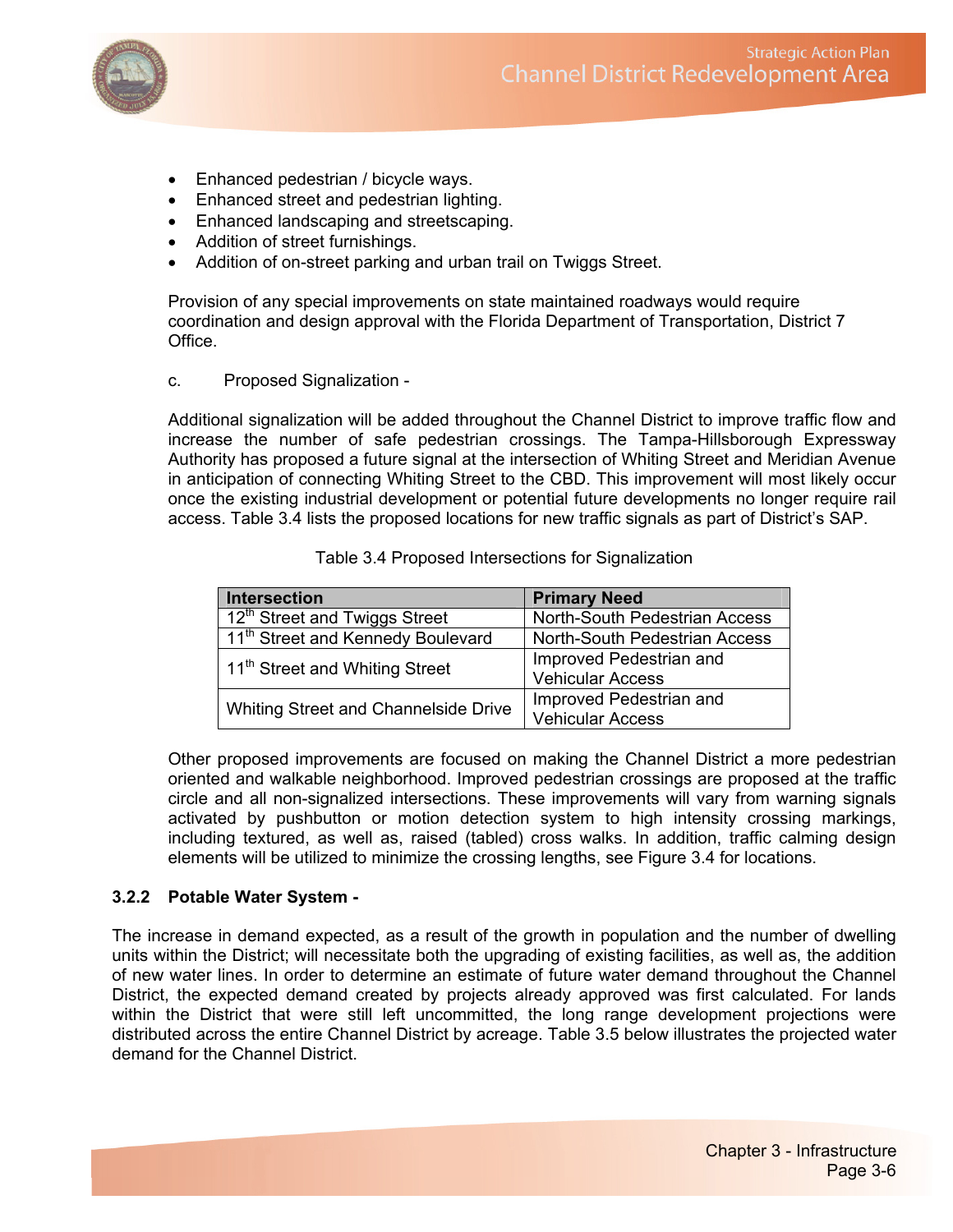

| <b>Property Type</b>                              | <b>Peak Demand</b> |  |  |
|---------------------------------------------------|--------------------|--|--|
| <b>Committed Property</b>                         | $1,342$ gpm        |  |  |
| <b>Uncommitted Property</b>                       | 2,251 gpm          |  |  |
| <b>TPA Uncommitted Property</b>                   | 722 gpm            |  |  |
| <b>TPA Existing property</b>                      |                    |  |  |
| (Channelside Shops, Florida Aquarium, TPA HQ)     | 1,075 gpm          |  |  |
| <b>Existing 3 Cruise Terminals</b>                | 4,500 gpm          |  |  |
| Proposed Cruise Terminal (possible)               | 1,500 gpm          |  |  |
| Fire Protection Reserve (requested by Fire Dept.) | 6,000 gpm          |  |  |
| <b>Other Existing Developments (estimated)</b>    | 647 gpm            |  |  |
| Irrigation                                        | 1,000 gpm          |  |  |
| <b>Total Peak Demand</b>                          | 19,037 gpm         |  |  |

### Table 3.5 Channel District Projected Water Demand

The City of Tampa Water Department reviewed the projected water demand. The improvements as shown on Figure 3.6 were recommended by the City. These improvements are based on the assumption of water availability at the intersection of Channelside Drive and Adamo Drive. It is anticipated that extension of a new transmission main from other City water mains to this location may be required. A water main connecting at that intersection will be outside of the Channel District boundary, and therefore may require alternative funding mechanisms than those within the District. The Water Department is evaluating the need for this facility with consideration to other City needs. Size and location of such a facility should be identified prior to initiating the design of the District's upgraded system. One such facility is a water transmission main from the Cass Street/Pierce Street intersection to Adamo Drive/Channelside Drive intersection.

#### **3.2.3 Wastewater System -**

Utilizing Table 3.4 above, the projected wastewater needs were estimated. The City system for this area has the capacity for the projected discharge rates. City of Tampa Wastewater Department reviewed these demands and proposed the improvements as shown on Figure 3.7. These include the upgrading of the lift station, upsizing of certain collector gravity lines, and improvement of the 18-inch Vitrified Clay (VC) gravity line under Adamo Drive. The 18-inch line under Adamo Drive is the limiting factor in the availability of additional capacity in the northern system. There are two potential ways the line could be improved to allow for increased capacity. It could either be upsized or the force main could be extended to the manhole at the intersection of Adamo Drive and North 15<sup>th</sup> Street. Due to the age of the existing lines, replacement / upgrading of other utilities, and under-grounding of overhead lines, keeping the existing lines (i.e. relining, etc.) most likely will produce more conflicts and result in higher costs than installation of new lines. At the time of design, all lines will be evaluated and addressed appropriately.

# **3.2.4 Stormwater System -**

In order to minimize costs and inconvenience to residents or visitors to the District, the storm sewer system will primarily be upgraded in conjunction with the roadway improvements.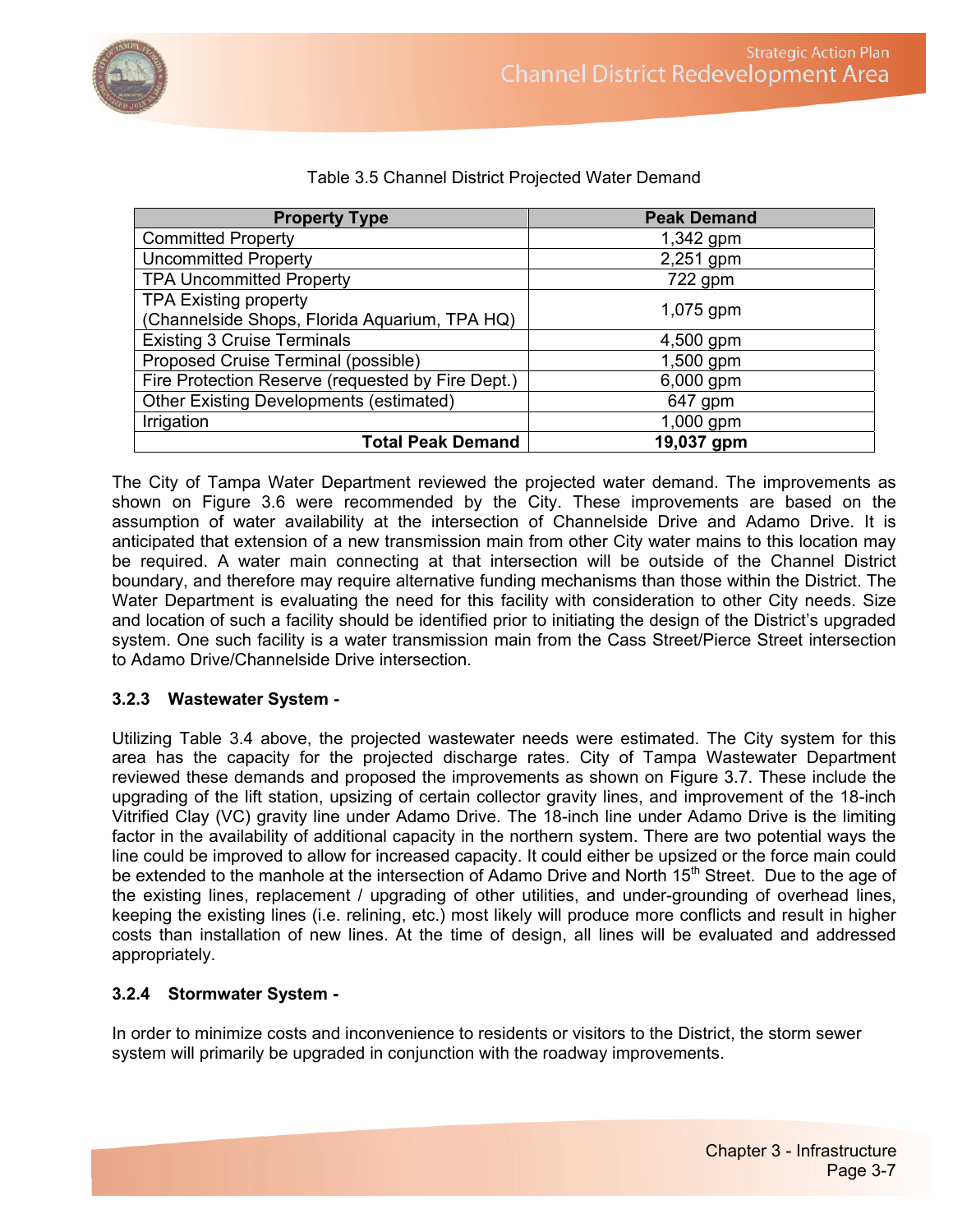

The Southwest Florida Water Management District (SWFWMD) requires water quality treatment of proposed improvements. Developments that have occurred recently in the area (Garrison Seaport Center, Cruise Terminal #2, Cruise Terminal #3) have installed or permitted underground facilities for the treatment of their stormwater runoff. The residential projects that have recently begun the development process, have proposed such underground facilities as well. The consultant team and City staff met with SWFWMD to discuss the potential for a regional treatment system that could be used by both individual developments as equivalent treatment, and for the treatment of city streets. SWFWMD had no objection to such facilities provided they meet their regulations at the time of permitting and construction. In this scenario, developments would be required to pay a fee for using a part of the City system as an equivalent treatment or if they fall within the treatment basin. However, due to space limitations, the availability of property, the number of basins conveyed through the District, and major conflicts with existing and proposed improvements, District wide water quality treatment is not feasible.

The proposed alternative is for two underground systems constructed to provide treatment for the York Basin and McKay Basin, which are approximately 35 acres each. It is proposed that each system will be designed to provide treatment for the first ½-inch of runoff. The outfall pipes from these basins currently discharge into the Ybor Channel through a 48-inch Reinforced Concrete Pipe (RCP) under York Street and a 42-inch RCP under McKay Street. Once constructed, the runoff from each basin will be directed to the underground treatment system prior to discharge into the Ybor Channel through the existing outfalls. The proposed system is a pre-cast vault system with an underdrain for water quality treatment. Each system being will be installed under the roadway surface, within the right-of-way of York Street and McKay Street. Prior to construction, the Tampa Port Authority (TPA) will review final design plans. Because the proposed vaults are to be installed in existing ROW, alternative designs may have to be considered as TPA develops plans for the surrounding property. The City will be responsible for maintenance and operation of these facilities once constructed. The general location of the proposed systems and associated basins are shown in Figure 3.8.

#### **3.2.5 Franchise Utility System -**

Notification was sent to all utility owners of record within the District as provided by the City of Tampa. A follow up meeting was held to present the intent of the SAP and identify the existing adjustment of utilities. The following section describes the resulting activities/actions.

a. Power – Tampa Electric Company (TECO)

There are a number of overhead utilities within the District. They are primarily power distribution facilities owned by TECO. The company owns all the poles that support these facilities. Within the core of the District, power service to the existing developments is primarily through polemounted transformers. A TECO substation located at the southwest corner of Washington Street and 11th Street services the distribution system. An overhead transmission line entering the Channel District from the area of Adamo Drive and Channelside Drive services this substation. From this point, the transmission main runs along the south side of Lee Roy Selmon Expressway ROW to N. 12<sup>th</sup> Street, turning south through  $12<sup>th</sup>$  Street ROW to Twiggs Street, and turning west down the Twiggs Street ROW to Meridian Avenue. From this point the transmission line heads south through Meridian Avenue ROW to Washington Street intersection. From this point the facility splits into two lines one heading west to CBD and one east to service the substation.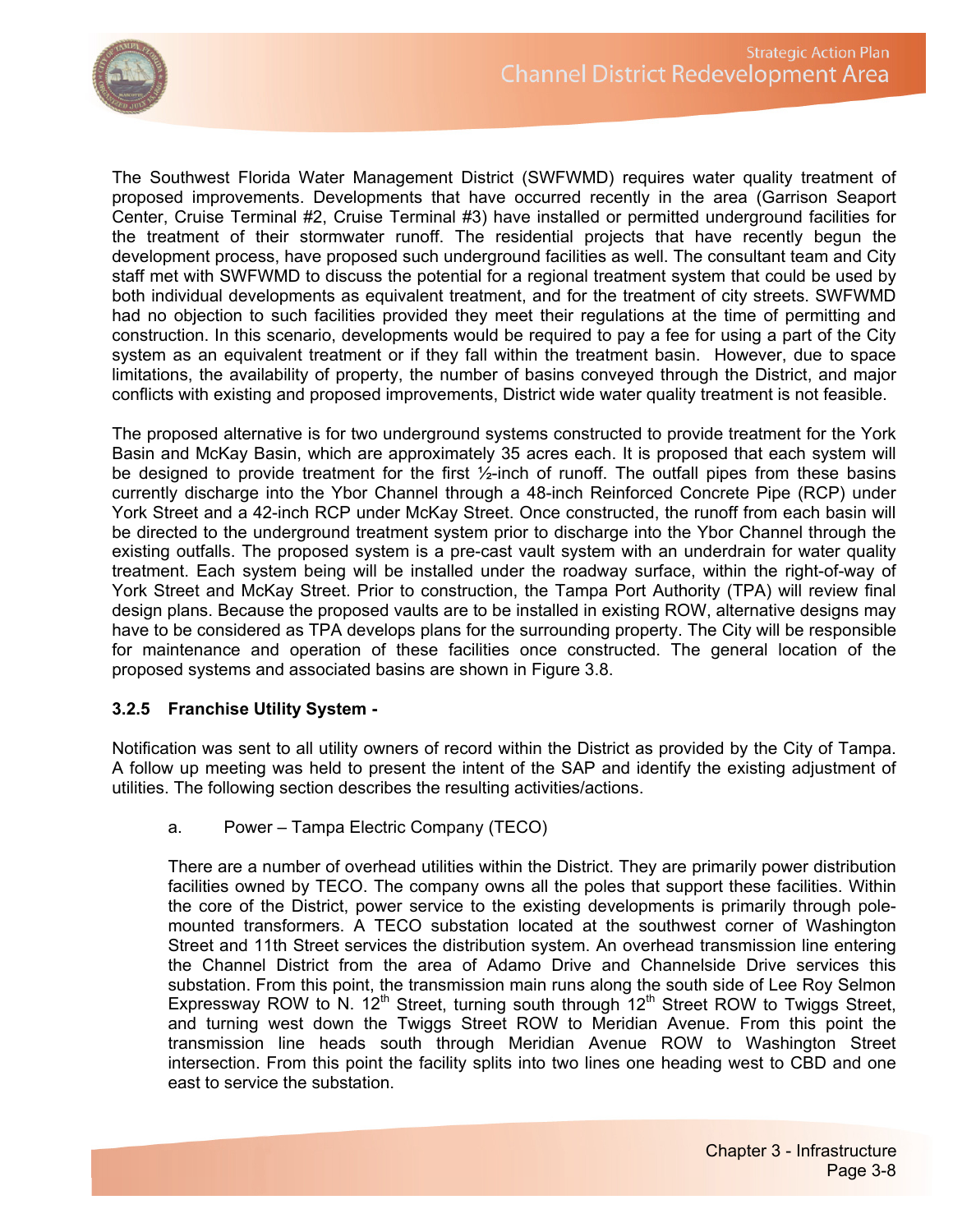

Considering the developing/envisioned character of the Channel District, proposed changes will include the elimination of overhead lines, with underground facilities put in their place. Figure 3.8 shows the proposed undergrounding of TECO distribution facilities. Other utilities currently on TECO poles will be required to be put underground as well.

To eliminate the impact of the overhead transmission lines on the District core area, it is proposed to continue the transmission line along the south side of the Lee Roy Selmon Expressway ROW to Meridian Avenue. This location will require close coordination with THEA and the developments along the south side of Expressway ROW. The new location is shown in Figure 3.9.

b. Natural Gas - TECO Peoples Gas

The Channel District is currently served by natural gas. TECO Peoples Gas owns these facilities. They identified these lines and provided a general plan of expansion. However, without specific projects to consider, Peoples Gas has identified that they cannot provide a specific design for expanded use in the District.

#### **3.2.6 Communication System -**

The Channel District is served by a number of different communication companies. A great majority of their lines are underground with some overhead lines, which are located on TECO poles. These lines will be required to be buried as part of the overall improvements of the District and in conjunction with undergrounding of TECO facilities. It is proposed that the various communication lines be combined into one duct bank within each road ROW, especially, as part of the complete reconstruction of the 60' ROW roads.

#### **3.2.7 Fire Station/Berth Facility -**

City staff and Consultant met with Tampa Fire Department staff to present the anticipated developments and associated population growth of the Channel District. The Fire Department indicated that at a minimum a new EMS facility would be required given the 20,000 people who will eventually work and live within the area. In addition, the Fire Department is in the process of activating a new fireboat, which they may consider having berthed in the District, provided such facilities can be incorporated into the Port's operation. It would be preferred to combine the two facilities into one, along the waterfront. This type of facility will require a comprehensive study as well as review and close coordination with the Tampa Port Authority. This effort is beyond the current scope of work. However, an estimated budget has been established for such facility.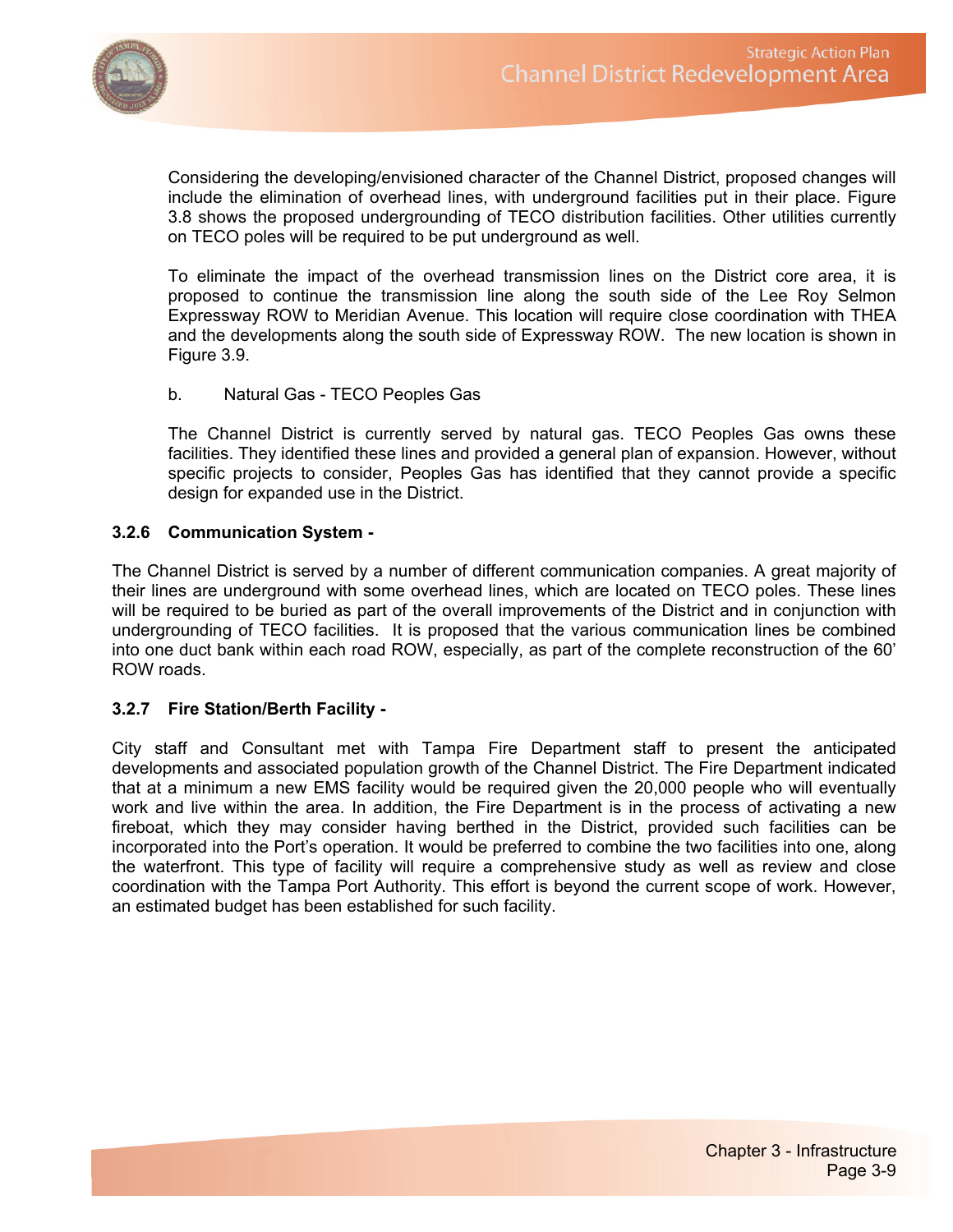

# **3.3 OPINION OF PROBABLE COST**

A conceptual estimate of the probable cost of these improvements has been established and is summarized in table 3.6 below. For detailed breakdown of the cost information, please reference the Detailed Infrastructure Cost Estimate Tables in the Appendix.

| <b>Type of Improvement</b>     | <b>Estimated Cost (2006 Dollars)</b> |
|--------------------------------|--------------------------------------|
| Roadways <sup>1</sup>          | \$24,240,000                         |
| Potable Water <sup>2</sup>     | \$3,890,000                          |
| Sanitary Sewer <sup>3</sup>    | \$2,780,000                          |
| Stormwater System <sup>4</sup> | \$3,910,000                          |
| <b>TECO</b>                    | \$11,600,000                         |
| Undergrounding <sup>5</sup>    |                                      |
| TECO Gas <sup>6</sup>          | \$1,000,000                          |
| Communication <sup>7</sup>     | \$500,000                            |
| Fire Department <sup>8</sup>   | \$5,000,000                          |
| <b>Estimated Total</b><br>- -  | \$52,920,000                         |

Table 3.6 Estimate of Infrastructure Improvement Cost

<sup>14</sup> Estimates based on determined quantity of proposed improvements. However, it does not include the cost of Public Realm improvements.

5 Developed by TECO Electric

6 Developed by TECO Gas

и в село в село в село в село в село в село в село в село в село в село в село в село в село в село в село в<br>27 de marzo — Вилико Вариан, котор на село во село во село во село во село во село во село во село во село во<br>27 <sup>7</sup> Allowance for Communications Improvements

<sup>8</sup> Budgeted by City of Tampa Fire Department

# **3.4 INFRASTRUCTURE POLICY RECOMMENDATIONS**

The following are actions/activities required to implement the above identified infrastructure improvements:

#### **3.4.1 City of Tampa Actions -**

- Provide incentives for the developers to install and be reimbursed for some of these improvements.
- Develop new regulations that result in developments providing some of these improvements, or provide funding for them.
- Development of a Capital Improvements Program to implement the required improvements.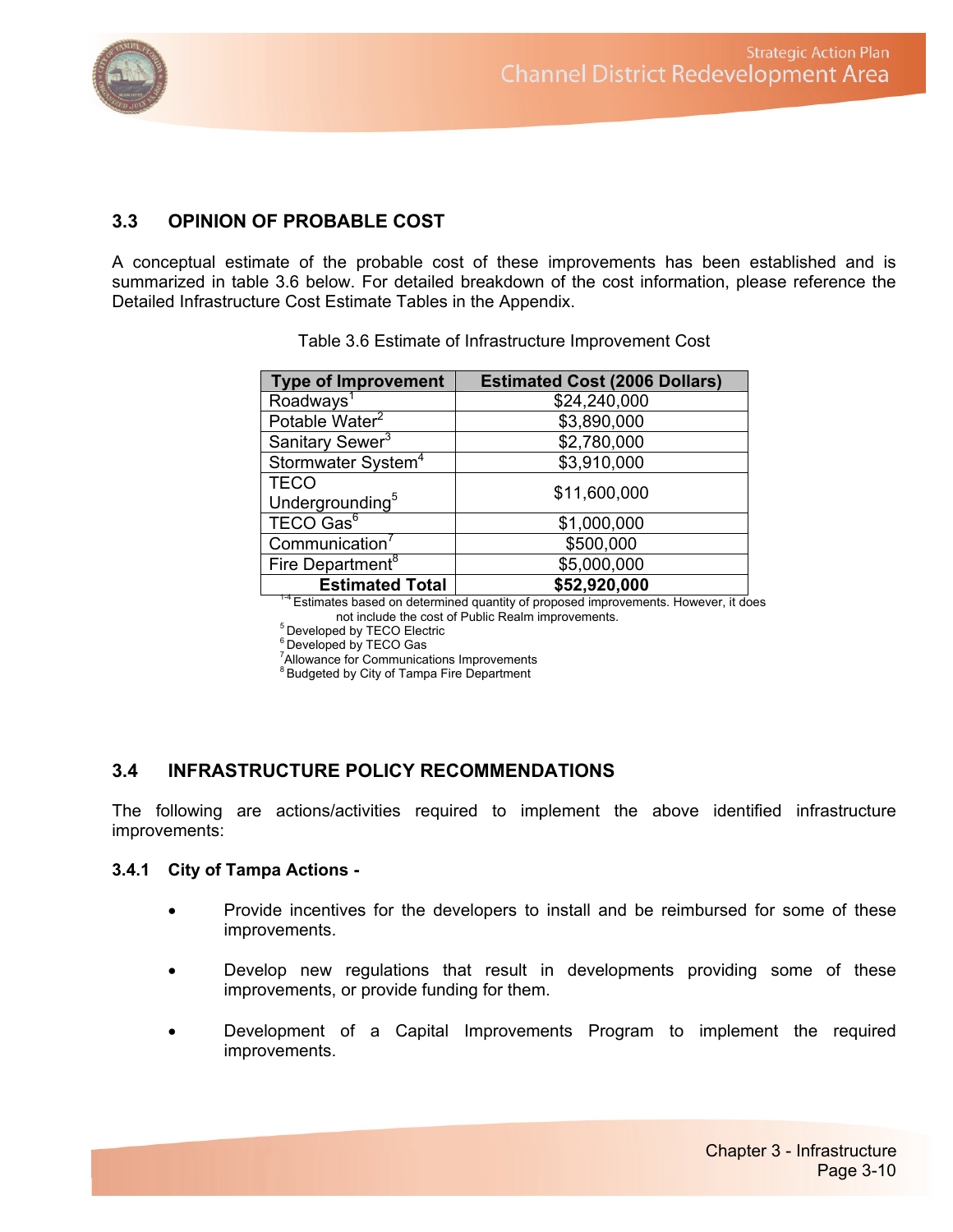

• Develop a reimbursement program for Channel District developers who are willing to install portions of the City's work.

#### **3.4.2 Private Sector Actions -**

Provide the improvements through incentives or regulation that are immediately adjacent to and/or serve the proposed development. Examples of these improvements that could be accomplished by the private sector are:

- Roadway Improvements.
- Installing Core Utilities.
- Installing Private Utilities.
- Accommodating Private Utilities' needs to keep existing customer in service.
- Use of regional stormwater treatment facility.
- Provision of Public Parking and other infrastructure and amenities.
- Park Open Space / Parks.
- Public Art / Gateway Entry Elements.

#### **3.4.3 Other Institutional Actions –**

The magnitude, scale, and immediate need for some of these infrastructure improvements make their completion a very high priority. This will require the close coordination of the City of Tampa and the Tampa Port Authority:

- a. City of Tampa
	- Capital Improvements Projects within Channel District.
	- Capital Improvements Projects outside of Channel District where necessary for Economic Development and Strategic Action Plan (i.e. Water Main Transmission from Cass/Pierce to Adamo/Channelside).
	- Strategic Alliance with Utility Providers.
- b. Tampa Port Authority and the City of Tampa Properties East and South of Channelside **Drive**

Provision of:

- Regional Stormwater Treatment Facility.
- Fire Station/Berth Facility.
- Public Realm Improvements.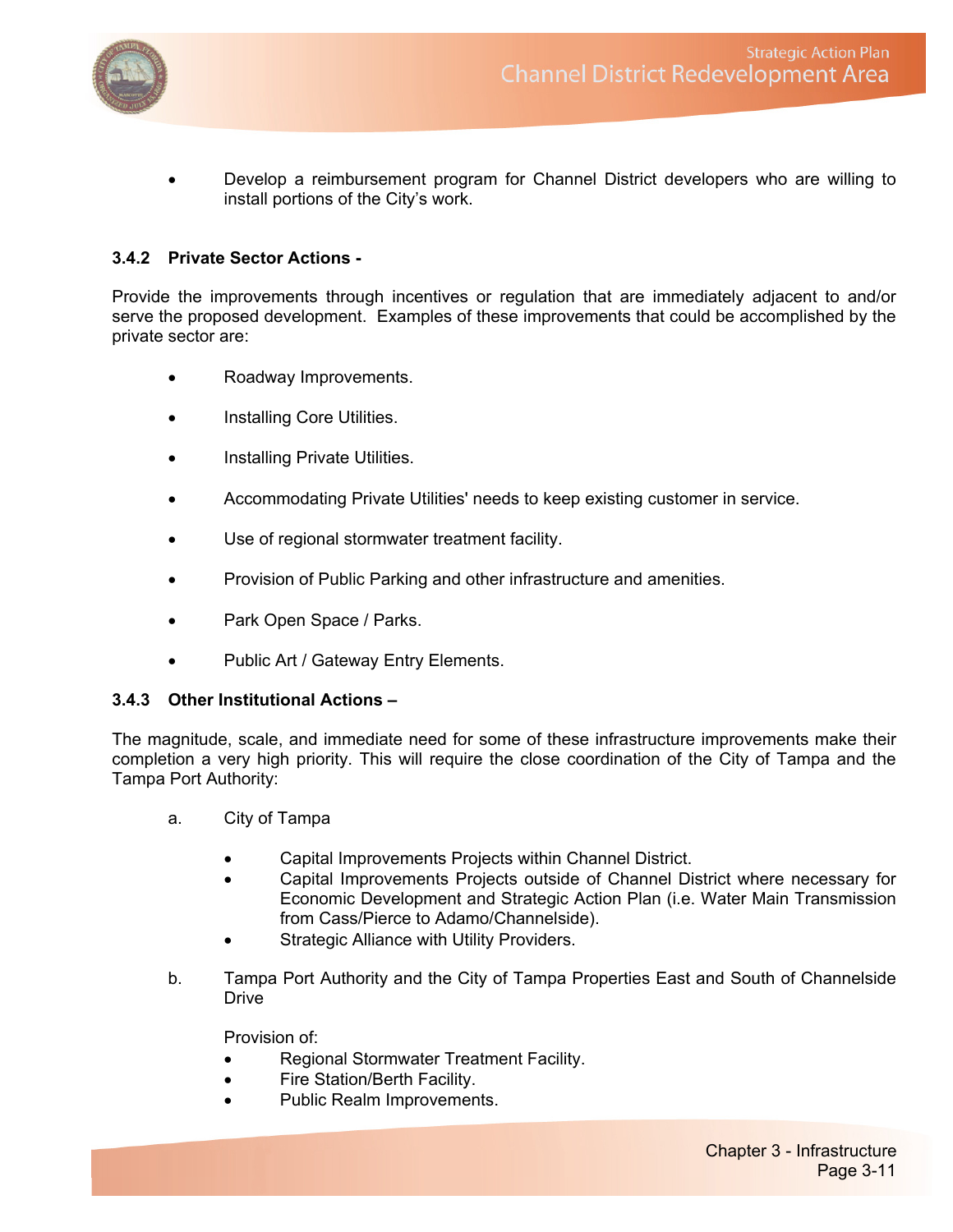

- Community and Neighborhood Parks.
- Public Open Space.
- Upland Riverwalk.
- Pedestrian Access to Waterfront.
- Maintaining View Corridors to Water.
- Public Parking.
- c. Private Utilities and the City of Tampa
	- TECO under-grounding of distribution lines and relocation of transmission lines:
		- Adjustment Program (under-grounding)
		- Construction Phasing/Schedule
		- Finalized Cost Estimates
		- **Funding Distribution Mechanism**
	- Communication Companies to develop:
		- Shared Duct Bank
		- Adjustment Program
		- Construction Phasing/Schedule
		- Funding Distribution Mechanism
	- Gas Company to develop:
		- Adjustment Program
		- Construction Phasing/Schedule
		- Funding Distribution Mechanism

#### **3.4.4 Phasing of Recommendations –**

To implement the proposed SAP Improvements, we suggest the following one and five year strategic recommendations are made:

- a. First Year
	- Establish CIP Funding Mechanism.
	- Establish an incentive program for developers to provide some of the improvements.
	- Establish reimbursement program for developers who are willing to do additional work than what is required for their development.
	- Develop project delivery program
	- Data collection (survey, etc.).
	- Preliminary engineering.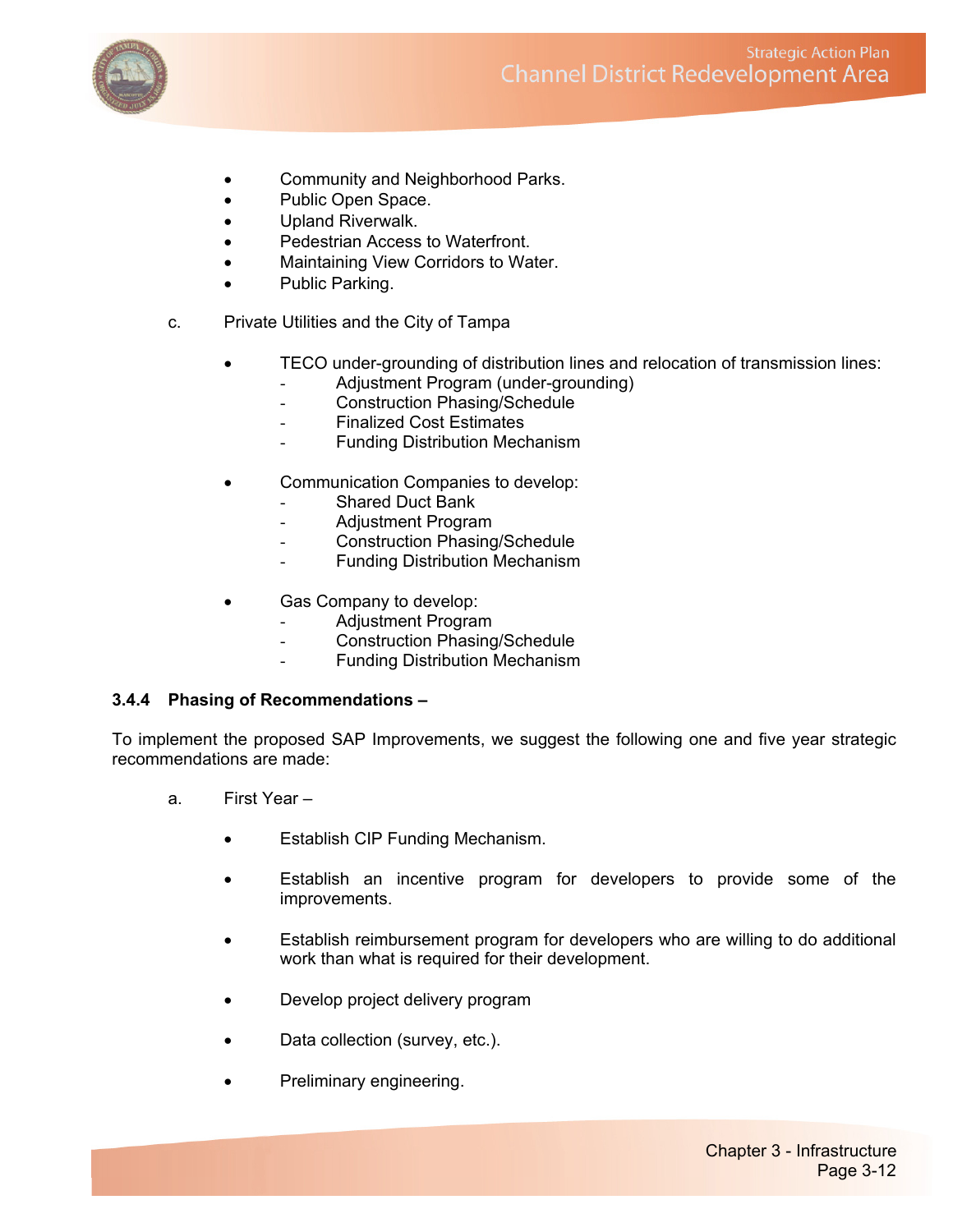

- Initiate permitting.
- Engineering/permitting/construction plans/bid for stormwater treatment system.
- City to develop the program management of the work proposed by developers.
- b. Five Year
	- Complete projects that Channel District developers are unable to.
	- Install core utilities under Channelside Drive, Kennedy Boulevard, and Twiggs Street.
	- Construct stormwater treatment system.
	- Install water improvements needed outside of the District.
	- Upgrade sanitary sewer lift station.
	- Upgrade sanitary sewer gravity main in Adamo Drive.
	- Install private utilities under Channelside Drive, Kennedy Boulevard, and Twiggs **Street**
	- Complete power, communication, and gas line improvements.
	- Complete Channelside Drive, Kennedy Boulevard and Twiggs Street Enhancements (Infrastructure & Public Realm).
	- Adjust TECO overhead transmission.
	- Complete parks and trails.
	- Complete the fire station/berth facility.
	- Manage work proposed by developers.
- c. Ten Year
	- Complete work not undertaken in areas that are / were expected to be completed by developers.

# **3.5 INFRASTRUCTURE PHASING**

A specific phasing plan cannot be established for the every project need identified in the District, as the improvements will be driven in large part by private developer projects. The proposed projects listed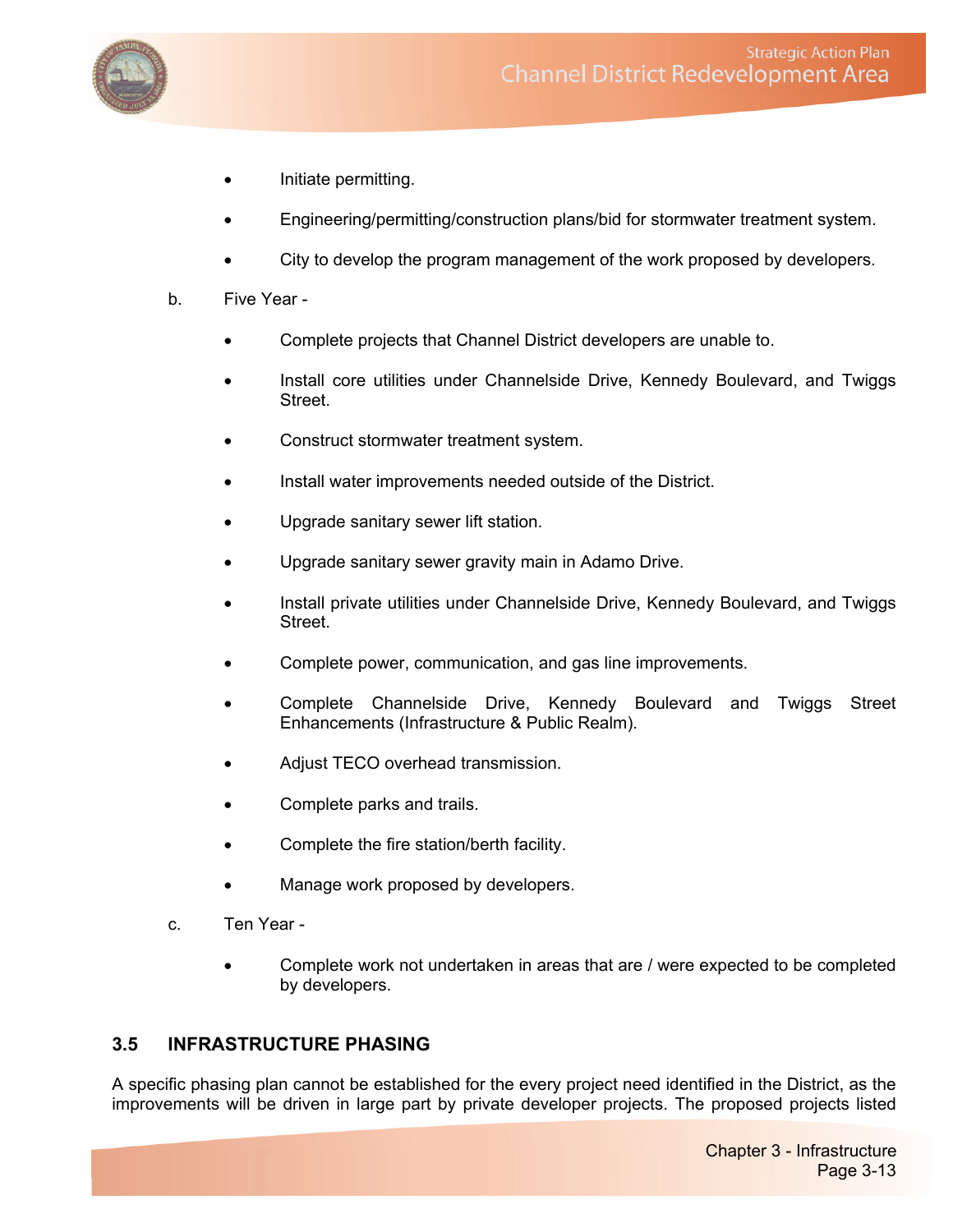

below represent both area-wide preliminary design plans and individual street corridors that require improvements. The area-wide plans should build upon the SAP planning data, develop new facility survey data, and develop preliminary engineering design with refined cost estimates for the improvements. The following general Phasing Plan should be considered:

#### **3.5.1 Phase One -**

- a. Preliminary Infrastructure Design Plans (Area-wide systems) provide survey data, preliminary design, costs estimates, and final design for area-wide systems that are not contemplated to be completed by private development.
	- Survey data collection
	- Design development (15% plans)
	- Preliminary engineering design (30% plans)
	- Preliminary cost estimates (10% contingency)
	- Final engineering design (60%, 90%, 100%, Final plans)
	- Construction services
- b. East Madison Street  $(1,000+ L.F.)$  coordinate with private development improvements to implement SAP provisions for a 2-lane facility with on-street parking.
	- Developer coordination
- c. South 11<sup>th</sup> Street East Cumberland Avenue to East Whiting Street (850+ L.F.) coordinate with private development to implement SAP provisions for a 2-lane facility with on-street parking.
	- Developer coordination
- d. South  $12^{th}$  Street East Cumberland Avenue to Channelside Drive (850+ L.F.) coordinate with private development to implement SAP provisions for a 2-lane facility with on-street parking.
	- Developer coordination
- e. East Whiting Street Meridian Avenue to Channelside Drive (850+ L.F.) provide survey data, preliminary design, costs estimates, and final design for systems that are not contemplated to be completed by private development for a 2-lane through with continuous turning movement.
	- Survey data collection
	- Design development (15% plans)
	- Preliminary engineering design (30% plans)
	- Preliminary cost estimates (10% contingency)
	- Final engineering design (60%, 90%, 100%, Final plans)
	- Construction services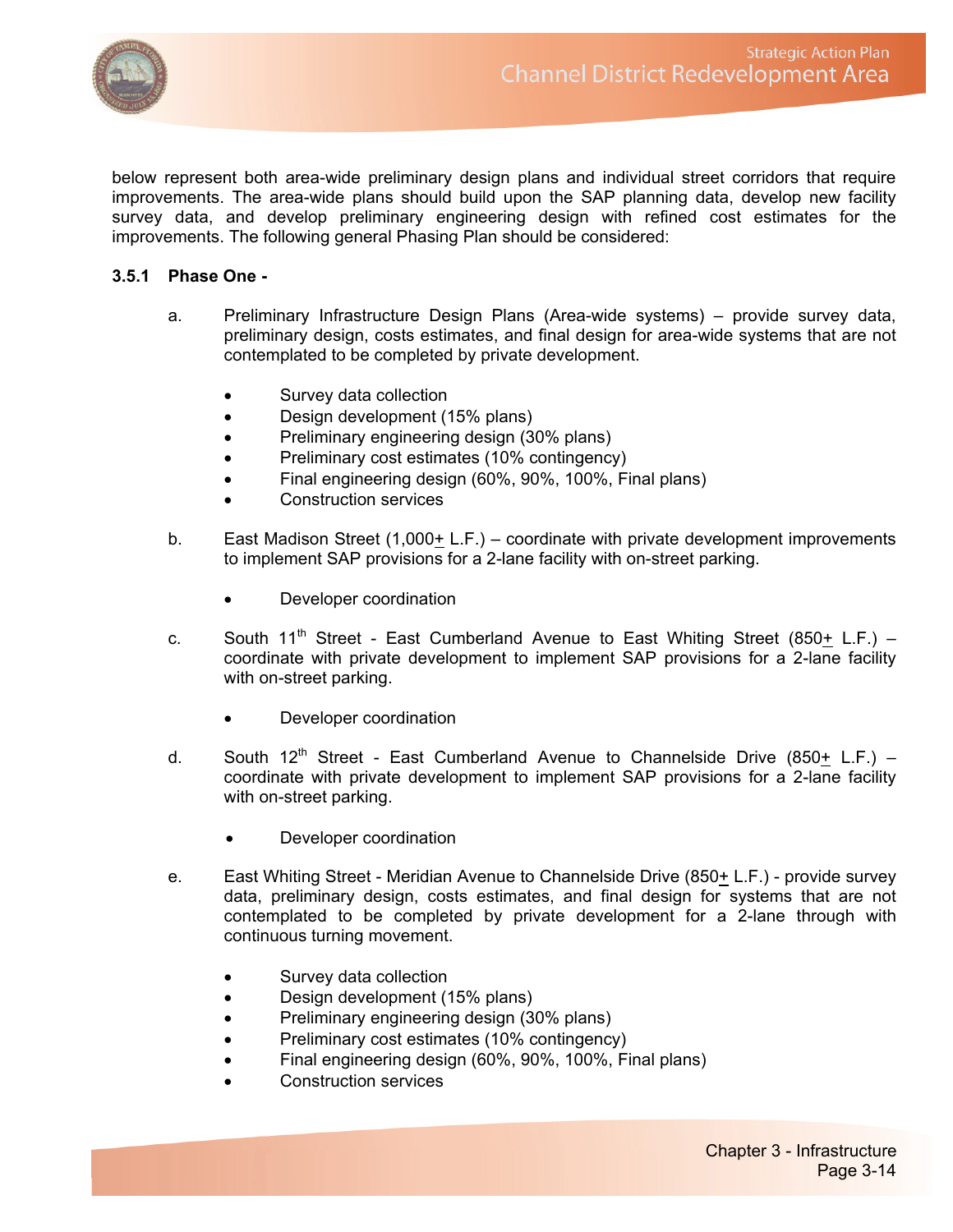

- f. North 12<sup>th</sup> Street North of Twiggs Street (750 $\pm$  L.F.) provide survey data, preliminary design, costs estimates, and final design for systems that are not contemplated to be completed by private development for a 2-lane with on-street parking.
	- Survey data collection
	- Design development (15% plans)
	- Preliminary engineering design (30% plans)
	- Preliminary cost estimates (10% contingency)
	- Final engineering design (60%, 90%, 100%, Final plans)
	- Construction services
- g. Twiggs Street Meridian Avenue to North  $12^{th}$  Street (750 $\pm$  L.F.) provide survey data, preliminary design, costs estimates, and final design for systems that are not contemplated to be completed by private development for a mill overlay and enhancement of the existing facility to implement SAP provisions.
	- Survey data collection
	- Design development (15% plans)
	- Preliminary engineering design (30% plans)
	- Preliminary cost estimates (10% contingency)
	- Final engineering design (60%, 90%, 100%, Final plans)
	- Construction services
- h. Area-wide Stormwater Treatment Facilities (Including improvements to McKay Street and York Street where impacted) - provide survey data, preliminary design, costs estimates, and final design for area-wide systems that are not contemplated to be completed by private development.
	- Survey data collection
	- Design development (15% plans)
	- Preliminary engineering design (30% plans)
	- Preliminary cost estimates (10% contingency)
	- Final engineering design (60%, 90%, 100%, Final plans)
	- Construction services

# **3.5.2 Phase Two –**

- a. Beneficial Drive Channelside Drive (East) to Garrison Channel (550+ L.F.) coordinate with private development for a mill overlay and enhancement of the existing facility to implement SAP provisions.
	- Developer coordination
- b. Kennedy Boulevard Meridian Avenue to Channelside Drive (North) (1,000+ L.F.) coordinate with private development for a mill overlay and enhancement of the existing facility to implement SAP provisions.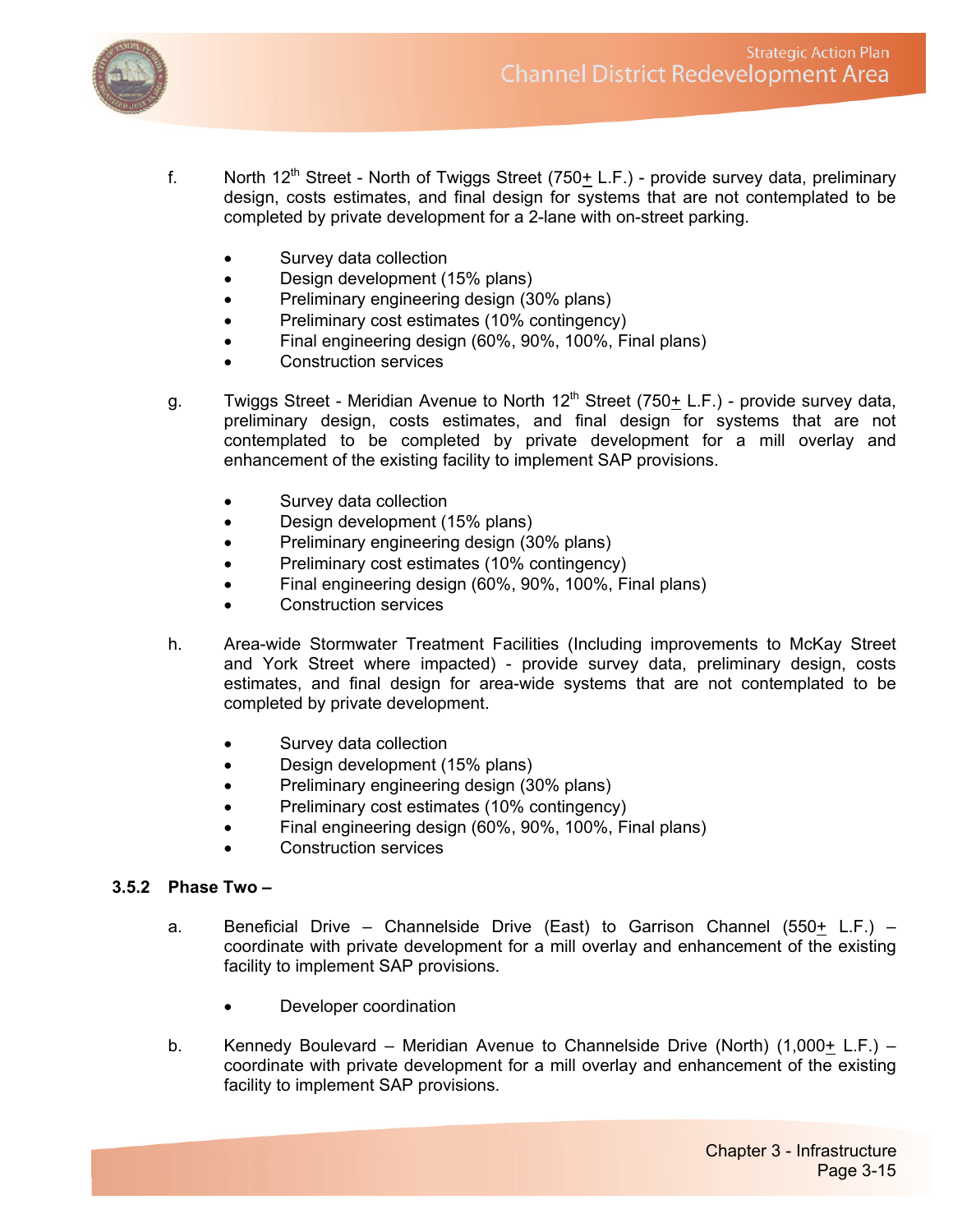

- Developer coordination
- c. South  $11^{th}$  Street Whiting Street to Kennedy Boulevard (1,200+ L.F.) provide survey data, preliminary design, costs estimates, and final design for systems that are not contemplated to be completed by private development.
	- Survey data collection
	- Design development (15% plans)
	- Preliminary engineering design (30% plans)
	- Preliminary cost estimates (10% contingency)
	- Final engineering design (60%, 90%, 100%, Final plans)
	- Construction services
- d. South  $12^{th}$  Street Cumberland Avenue to Kennedy Boulevard  $(2,000+ L.F.)$  provide survey data, preliminary design, costs estimates, and final design for systems that are not contemplated to be completed by private development.
	- Survey data collection
	- Design development (15% plans)
	- Preliminary engineering design (30% plans)
	- Preliminary cost estimates (10% contingency)
	- Final engineering design (60%, 90%, 100%, Final plans)
	- Construction services
- e. TECO Transmission Main Relocation  $(1,300+ L.F.)$  coordinate with utility provider to relocate existing transmission facility to implement SAP provisions.
	- TECO coordination
	- Construction services
- f. Adamo Drive Sanitary Sewer Improvement Channelside Drive to North  $15<sup>th</sup>$  Street  $(900<sub>±</sub> L.F.)$  - provide survey data, preliminary design, costs estimates, and final design for systems that are not contemplated to be completed by private development for a sanitary sewer extension.
	- Survey data collection
	- Design development (15% plans)
	- Preliminary engineering design (30% plans)
	- Preliminary cost estimates (10% contingency)
	- Final engineering design (60%, 90%, 100%, Final plans)
	- Construction services

# **3.5.3 Phase Three -**

a. Channelside Drive – Meridian Avenue to Adamo Drive (5,100+ L.F.) - provide survey data, preliminary design, costs estimates, and final design for systems that are not contemplated to be completed by private development for a mill overlay and enhancement of the existing facility to implement SAP provisions.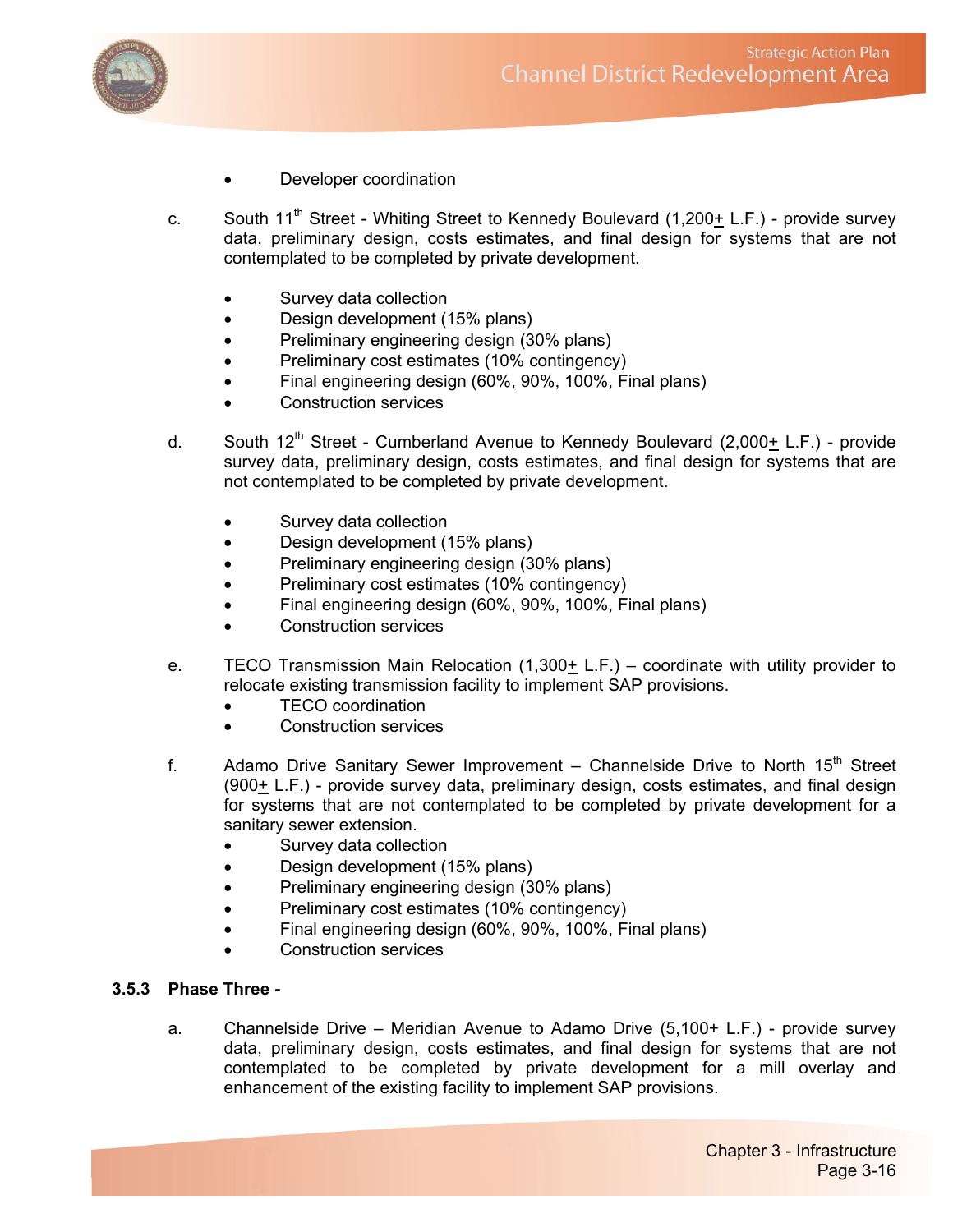

- Survey data collection
- Design development (15% plans)
- Preliminary engineering design (30% plans)
- Preliminary cost estimates (10% contingency)
- Final engineering design (60%, 90%, 100%, Final plans)
- Construction services
- b. East Washington Street Meridian Avenue to Channelside Drive  $(900 + L.F.)$  provide survey data, preliminary design, costs estimates, and final design for systems that are not contemplated to be completed by private development for a 2-lane through with continuous turning movement.
	- Survey data collection
	- Design development (15% plans)
	- Preliminary engineering design (30% plans)
	- Preliminary cost estimates (10% contingency)
	- Final engineering design (60%, 90%, 100%, Final plans)
	- Construction services

#### **3.5.4 Phase Four -**

- a. East Cumberland Avenue Meridian Avenue to Channelside Drive (800+ L.F.) provide survey data, preliminary design, costs estimates, and final design for systems that are not contemplated to be completed by private development for a 2-lane through with continuous turning movement.
	- Survey data collection
	- Design development (15% plans)
	- Preliminary engineering design (30% plans)
	- Preliminary cost estimates (10% contingency)
	- Final engineering design (60%, 90%, 100%, Final plans)
	- Construction services
- b. E. York Street Remaining Improvements (850+ L.F.) provide survey data, preliminary design, costs estimates, and final design for systems that are not contemplated to be completed by private development for a 2-4 lane facility.
	- Survey data collection
	- Design development (15% plans)
	- Preliminary engineering design (30% plans)
	- Preliminary cost estimates (10% contingency)
	- Final engineering design (60%, 90%, 100%, Final plans)
	- Construction services